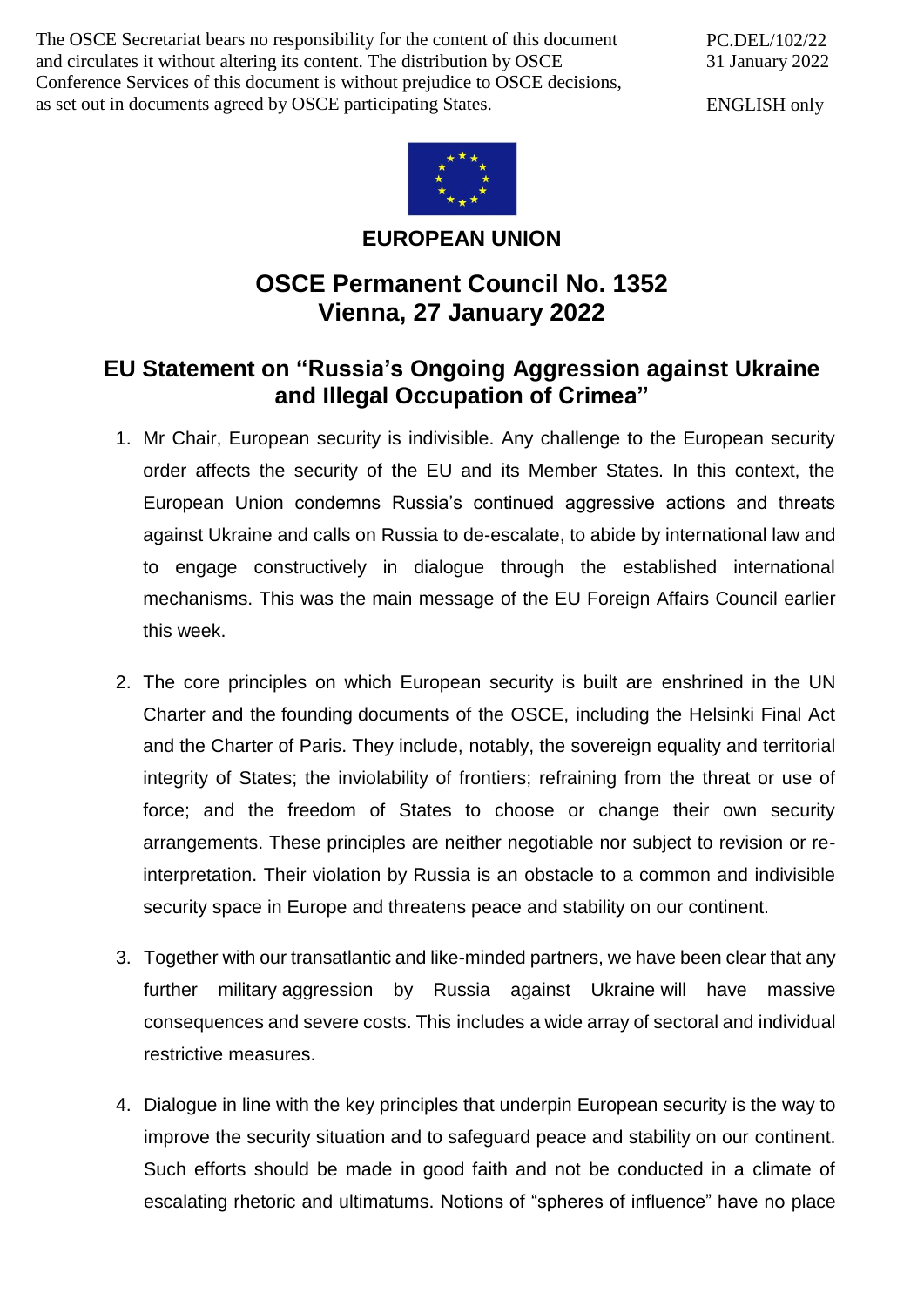in the 21st century. We will continue to coordinate our positions and actively and substantially contribute to discussions within the existing frameworks. The OSCE is the appropriate forum to address security concerns of all interested parties. The EU welcomes the efforts of the CiO to swiftly initiate a substantial dialogue on European security.

- 5. We are also ready to engage in strengthening the existing mechanisms to ensure military transparency and predictability, and to support efforts regarding arms control, in particular within the OSCE framework. In this regard, we call on Russia to engage constructively.
- 6. Mr Chair, the Minsk Protocol, signed by the Russian Federation, is unambiguous in stating that the Trilateral Contact Group consists of representatives of Ukraine, the Russian Federation and the OSCE. Russia has therefore clearly accepted its binding responsibility in the peaceful settlement of the conflict and the implementation of the Minsk agreements. We decisively reject the Russian narrative of portraying itself as a mediator of a so-called "internal Ukrainian conflict". We urge Russia, as a party to the conflict, to engage constructively in the discussions within the Normandy format and the TCG and to implement the Minsk agreements in full.
- 7. We deplore the accelerated issuing of Russian passports on a massive scale to Ukrainian citizens in a simplified and selective manner in both the illegally annexed Crimean peninsula as well as in areas held by the Russia-backed armed formations. Such measures further violate the sovereignty of Ukraine, contradict the objectives of the Minsk agreements and impede the future reintegration process.
- 8. We deplore the increased militarisation of the Crimean peninsula, as well as further attempts to restrict freedom of navigation through the Kerch strait including to and from the Sea of Azov. We are also deeply concerned about the continued human rights violations in the peninsula where Crimean Tatars and Human Rights Defenders are particularly targeted.
- 9. The EU firmly supports the work of the SMM and commends it for implementing its mandate under the principles of impartiality and transparency, as enshrined in PC Decision 1117. In this regard, we deeply regret that Russia continues to undertake actions to minimize the presence of the SMM in the non-government controlled areas